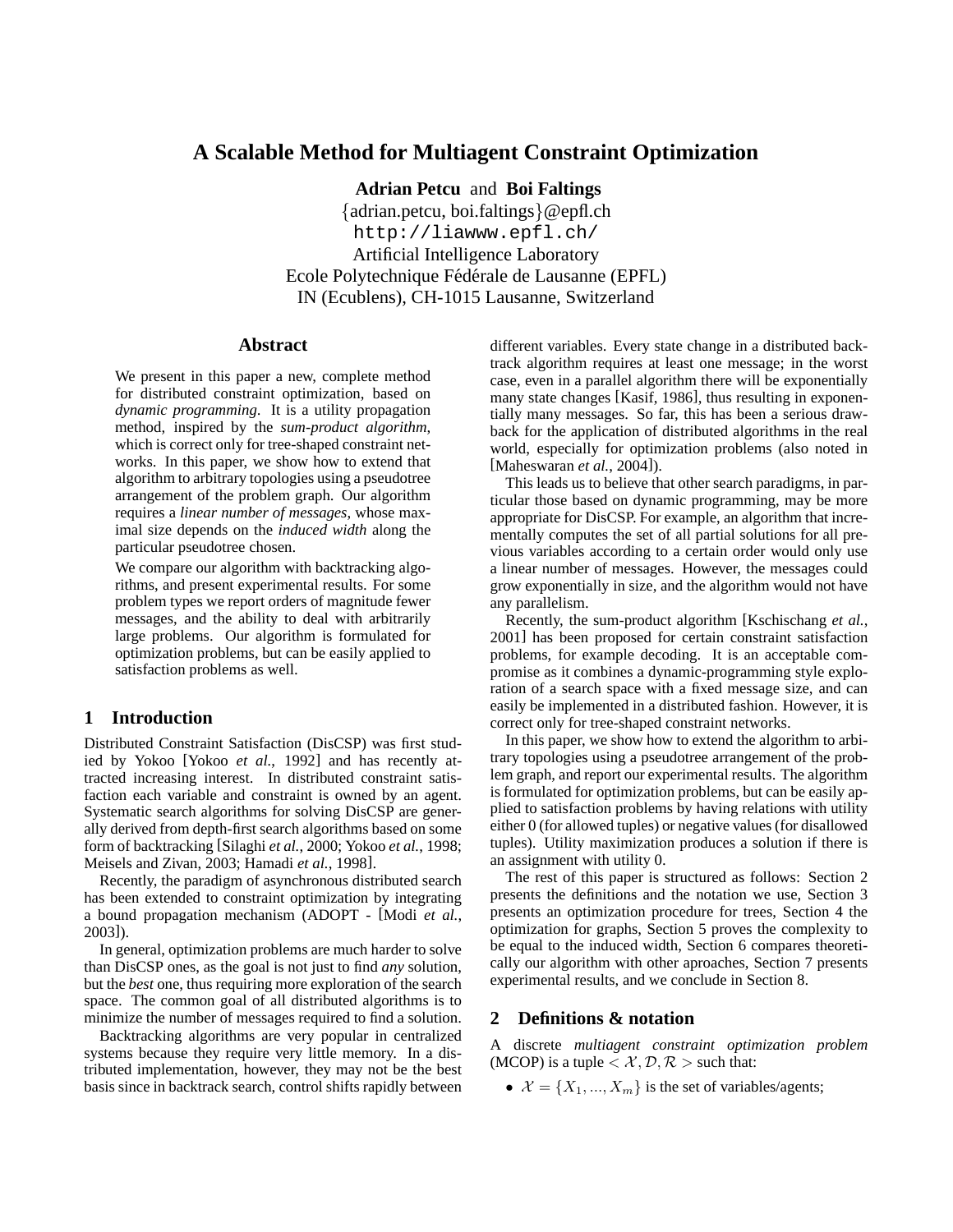- $\mathcal{D} = \{d_1, ..., d_m\}$  is a set of domains of the variables, each given as a finite set of possible values.
- $\mathcal{R} = \{r_1, ..., r_p\}$  is a set of relations, where a relation  $r_i$ is a function  $d_{i1} \times ... \times d_{ik} \rightarrow \Re^+$  which denotes how much utility is assigned to each possible combination of values of the involved variables.

In this paper we deal with unary and binary relations, being well-known that higher arity relations can also be expressed in these terms with little modifications. In a MCOP, any value combination is allowed; the goal is to find an assignment  $\mathcal{X}^*$ for the variables  $X_i$  that maximizes the sum of utilities.

For a node  $X_k$ , we define  $R_k(X_i)$  = the relation(s) between  $X_k$  and its neighbor  $X_i$ .

# **3 Distributed constraint optimization for tree-structured networks**

For tree-structured networks, polynomial-time complete optimization methods have been developed (e.g. the sum-product algorithm [Kschischang *et al.*, 2001] and the *DTREE* algorithm from [Petcu and Faltings, 2004]).

In *DTREE*, the agents send *UTIL* messages (utility vectors) to their parents. A child  $X_l$  of node  $X_k$  would send  $X_k$  a vector of the optimal utilities  $u_{X_l}^*(v_k^j)$  that can be achieved by the subtree rooted at  $X_l$  plus  $R_l(X_k)$ , and are compatible with each value  $v_k^j$  of  $X_k$  (such a vector has  $|dom(X_k)|$  values).

For the leaf nodes it is immediate to compute these valuations by just inspecting the constraints they have with their single neighbors, so they initiate the process. Then each node  $X_i$  relays these messages according to the following process:

- Wait for *UTIL* messages from all children. Since all of the respective subtrees are disjoint, by summing them up,  $X_i$  computes how much utility each of its values gives for the whole subtree rooted at itself. This, together with the relation(s) between  $X_i$  and its parent  $X_j$ , enables  $X_i$  to compute exactly how much utility can be achieved by the entire subtree rooted at  $X_i$ , taking into account compatibility with each of  $X_i$ 's values. Thus,  $X_i$  can send to  $X_j$  its *UTIL* message.  $X_i$  also stores its optimal values corresponding to each value of  $X_i$ .
- If root node,  $X_i$  can compute the optimal overall utility corresponding to each one of its values (based on all the incoming *UTIL* messages), pick the optimal one, and send a *VALUE* message to its children, informing them about its decision.

Upon receipt of the *VALUE* message from its parent, each node is able to pick the optimal value for itself (as the previously stored optimal value corresponding to the value its parent has chosen), and passit on to its children. At this point, the algorithm is finished for  $X_i$ .

The correctness of this algorithm was shown in the original paper, as well as the fact that it requires a linear number of messages, and linear memory.



Figure 1: *Example of a pseudotree arrangement.*

# **4 Distributed constraint optimization for general networks**

To apply a *DTREE*-like algorithm to a cyclic graph, we first need to arrange the graph as a pseudotree (it is known that this arrangement is possible for any graph).

## **4.1 Pseudotrees**

**Definition 1** *A pseudo-tree arrangement of a graph G is a rooted tree with the same vertices as G and the property that adjacent vertices from the original graph fall in the same branch of the tree* (*e.g.*  $X_0$  *and*  $X_{11}$  *in Figure 1*).

Pseudotrees have already been investigated as a means to boost search ([Freuder, 1985; Freuder and Quinn, 1985; Dechter, 2003; Schiex, 1999]). The main idea with their use in search, is that due to the relative independence of nodes lying in different branches of the pseudotree, it is possible to perform search in parallel on these independent branches.

Figure 1 shows an example of a pseudotree that we shall refer to in the rest of this paper. It consists of *tree edges*, shown as solid lines, and *back edges*, shown as dashed lines, that are not part of the spanning tree (e.g.  $8-1$ ,  $12-2$ ,  $4-0$ ). We call a path in the graph that is entirely made of tree edges, a *tree-path*. A *tree-path associated with a back-edge* is the tree-path connecting the two nodes involved in the back-edge (please note that since our arrangement is a pseudotree, such a tree path is always included in a branch of the tree). For each back-edge, the higher node involved in that back-edge is called the *back-edge handler* (e.g. the dark nodes 0, 1 and 2). We also define:

- $P(X)$  the *parent* of a node X: the single node higher in the hierarchy of the pseudotree that is connected to the node X directly through a tree edge (e.g.  $P(X_4) = X_1$ )
- $C(X)$  the *children* of a node X: the set of nodes lower in the pseudotree that are connected to the node  $X$  directly through tree edges (e.g.  $C(X_1) = \{X_3, X_4\}$ )
- $PP(X)$  the *pseudo-parents* of a node X: the set of nodes higher in the pseudotree that are connected to the node X directly through back-edges ( $PP(X_8) = \{X_1\}$ )
- $PC(X)$  the *pseudo-children* of a node X: the set of nodes lower in the hierarchy of the pseudotree that are connected to the node  $X$  directly through back-edges (e.g.  $PC(X_0) = \{X_4, X_{11}\}\)$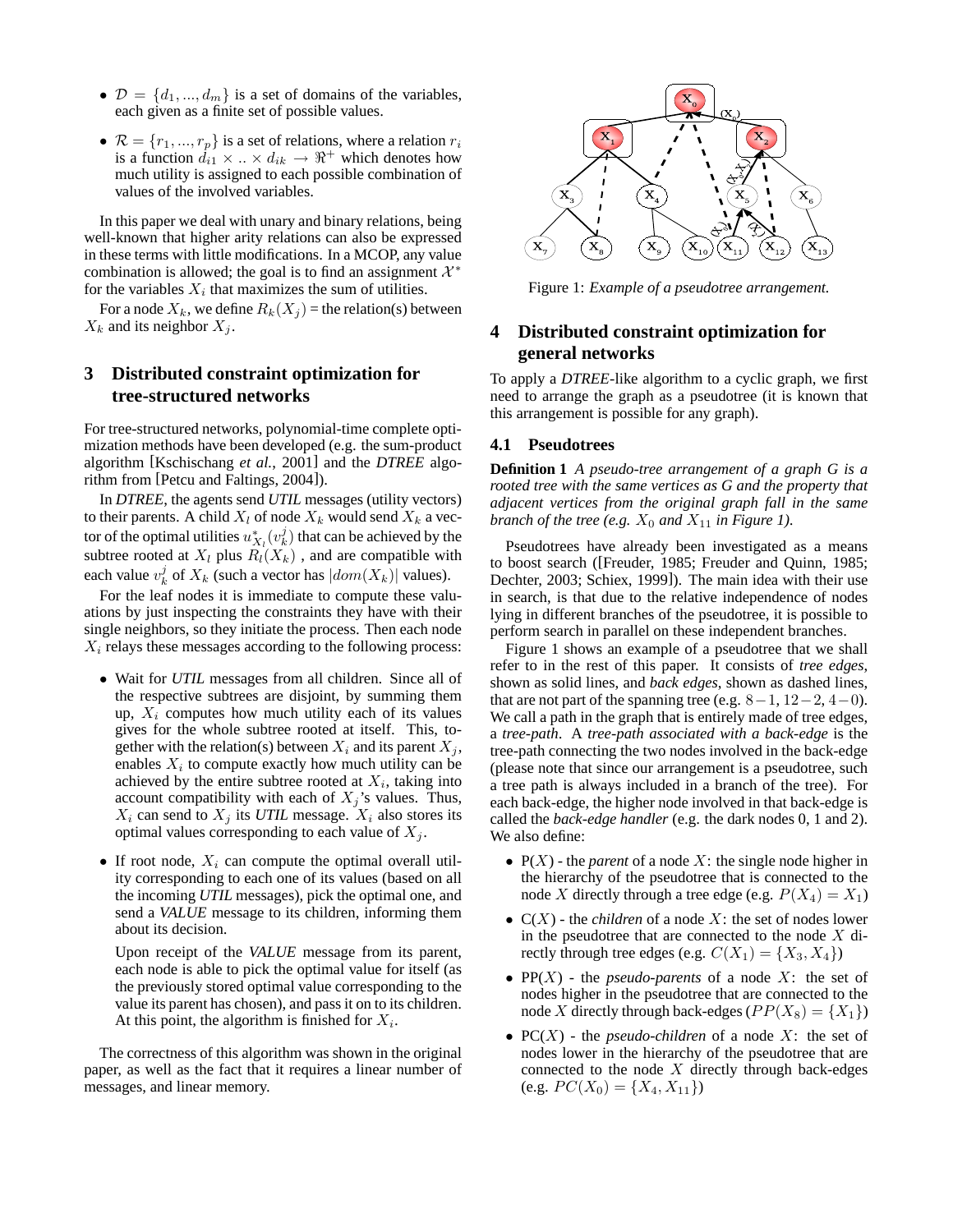As it is already known, a DFS (depth-first search) tree is also a pseudotree (although the inverse does not always hold). So, a DFS tree obtained from the DFS traversal of the graph starting from one of the nodes (chosen through a distributed leader election algorithm) will do just fine. Due to the lack of space we do not present here a procedure for the creation of a DFS tree, and refer the reader to techniques like [Barbosa, 1996; Hamadi *et al.*, 1998].

## **4.2 The** *DPOP* **algorithm**

Our algorithm has 3 phases. First, the agents establish the pseudotree structure (see section 4.1) to be used in the following two phases. The next two phases are the *UTIL* and *VALUE* propagations, which are similar to the ones from *DTREE* - section 3. Please refer to Algorithm 1 for a formal description of the algorithm, and to the rest of this section for a detailed description of the *UTIL* and *VALUE* phases.

### *UTIL* **propagation**

As in *DTREE*, the *UTIL* propagation starts from the leaves of the pseudotree and propagates up the pseudotree, only through the tree edges. It is easy for an agent to identify whether it is a leaf in the pseudotree or not: it must have a single tree edge (e.g.  $X_7$  to  $X_{13}$  in Figure 1).

In a tree network, a *UTIL* message sent by a node to its parent is dependent only on the subtree rooted at the respective node (no links to other parts of the tree), and the constraint between the node and its parent. For example, consider the message ( $X_6 \rightarrow X_2$ ). This message is clearly dependent only on the target variable  $X_2$ , since there are no links between  $X_6$ or  $X_{13}$  and any node above  $X_2$ .

In a network with cycles (each back-edge in the pseudotree produces a cycle), a message sent from a node to its parent may also depend on variables above the parent. This happens when there is a back-edge connecting the sending node with such a variable. For example, consider the message  $(X_8 \rightarrow X_3)$  in Figure 1. We see that the utilities that the subtree rooted at  $X_8$  can achieve are not dependent only on its parent  $X_3$  (as for  $X_6 \to X_2$ ). As  $X_8$  is connected with  $X_1$ through the backedge  $X_8 \to X_1, X_8$  must take into account this dependency when sending its message to  $X_3$ .

This is where the dynamic programming approach comes into play:  $X_8$  will compute the optimal utilities its subtree can achieve *for each value combination of the tuple*  $\langle X_3, X_1 \rangle$ . It will then assemble a message as a hypercube with 2 dimensions (one for the target variable  $X_3$  and one for the backedge handler  $X_1$ ), and send it to  $X_3$  (see Table 1).

This is the key difference between *DTREE* and *DPOP*: messages travelling through the network in *DTREE* always have a single dimension (they are linear in the domain size of the target variable), whereas in *DPOP*, messages have multiple dimensions (one for the target variable, and another one for each context variable).

## **Combining messages - dimensionality increase**

Let us consider this example:  $X_5$  receives 2 messages from its children  $X_{11}$  and  $X_{12}$ ; the message from  $X_{11}$  has  $X_0$  as context, and the one from  $X_{12}$  has  $X_2$  as context. Both have one dimension for  $X_5$  (target variable) and one dimension for their context variable  $(X_0$  and  $X_2$  respectively), therefore, **Algorithm 1:** *DPOP - Distributed pseudotreeoptimization procedure for general networks.*

- 1: **DPOP** $(\mathcal{X}, \mathcal{D}, \mathcal{R})$ 
	- Each agent  $X_i$  executes:
- 2:
- 3: **Phase 1: pseudotree creation**
- 4: elect leader from all  $X_i \in \mathcal{X}$
- 5: elected leader initiates pseudotree creation
- 6: afterwards,  $X_i$  knows  $P(X_i)$ ,  $PP(X_i)$ ,  $C(X_i)$  and  $PC(X_i)$
- 7: **Phase 2:** *UTIL* **message propagation**
- 8: **if**  $|Children(X_i)| == 0$  (i.e.  $X_i$  is a leaf node) **then**
- 9:  $UTIL_{X_i}(\mathbf{P}(X_i)) \leftarrow \text{Compute\_utils}(\mathbf{P}(X_i), \mathbf{P}\mathbf{P}(X_i))$
- 10: Send\_message( $P(X_i)$ ,  $UTIL_{X_i}(P(X_i))$ )
- 11: activate UTIL Message handler()
- 12: **Phase 3:** *VALUE* **message propagation**
- 13: activate VALUE Message handler()
- 14: **END ALGORITHM**
- 15:

16: **UTIL\_Message\_handler**( $X_k, UTIL_{X_k}(X_i)$ )

- 17: store  $UTIL_{X_k}(X_i)$
- 18: **if** *UTIL* messages from all children arrived **then**
- 19: **if** Parent $(X_i)$ ==null (*that means*  $X_i$  *is the root*) **then**
- $20:$  $a_i^* \leftarrow Choose\_optimal(null)$ <br>ond  $V_A I I I F (X_{i+1}^*)$  to all

21: Send 
$$
VALUE(X_i, v_i^*)
$$
 to all  $C(X_i)$ 

22: **else**

- 23:  $UTIL_{X_i}(\mathbf{P}(X_i)) \leftarrow \text{Compute\_utils}(\mathbf{P}(X_i), \mathbf{P}\mathbf{P}(X_i))$
- 24: Send\_message $(P(X_i), U T I L_{X_i}(P(X_i)))$
- 25: **return** 26:
- 27: **VALUE Message handler** ( $VALUE_{P(X_i)}^{X_i}$ )
- 28: add all  $X_k \leftarrow v_k^* \in VALUE_{P(X_i)}^{X_i}$  to agent\_view
- 29:  $X_i \leftarrow v_i^* = Choose\_optimal(agent\_view)$
- 30: Send  $VALUEX_i}^{X_l}$  to all  $X_l \in C(X_i)$
- 31:
- 32: **Choose optimal(agent view)** 33:

$$
v_i^* \leftarrow argmax_{v_i} \sum_{X_l \in C(X_i)} UTL_{X_l}(v_i, agent\_view)
$$

34: return  $v_i^*$ 

- 35:
- 36: **Compute\_utils(** $P(X_i)$ **,**  $PP(X_i)$ **)**
- 37: **for all** combinations of values of  $X_k \in PP(X_i)$  **do**
- 38: let  $X_i$  be Parent $(X_i)$
- 39: similarly to DTREE, compute a vector  $UTIL_{X_i}(X_j)$ of all  $\{Util_{X_i}(v_i^*(v_j), v_j)|v_j \in Dom(X_j)\}$
- 40: assemble a hypercube  $UTIL_{X_i}(X_j)$  out of all these vectors (totaling  $|PP(X_i)| + 1$  dimensions).
- 41: **return**  $UTIL_{X_i}(X_j)$

| 13             |                                  | $= v_2^{\perp}$<br>$\Omega$ | $\cdots$ | $\cdot v^{m-}$      |
|----------------|----------------------------------|-----------------------------|----------|---------------------|
| $= v_1^{\vee}$ |                                  |                             | $\cdots$ | $\cdot \cdot \cdot$ |
| $\cdots$       | $\cdots$                         | $\cdots$                    | $\cdots$ | $\cdots$            |
| $=$            | $\boldsymbol{u}$<br>$\mathbf{v}$ | $u^*_{\mathbf{v}}(v)$       | $\cdots$ | $u_{\mathbf{v}}$    |

Table 1: *UTIL* message sent from  $X_8$  to  $X_3$ , in Figure 1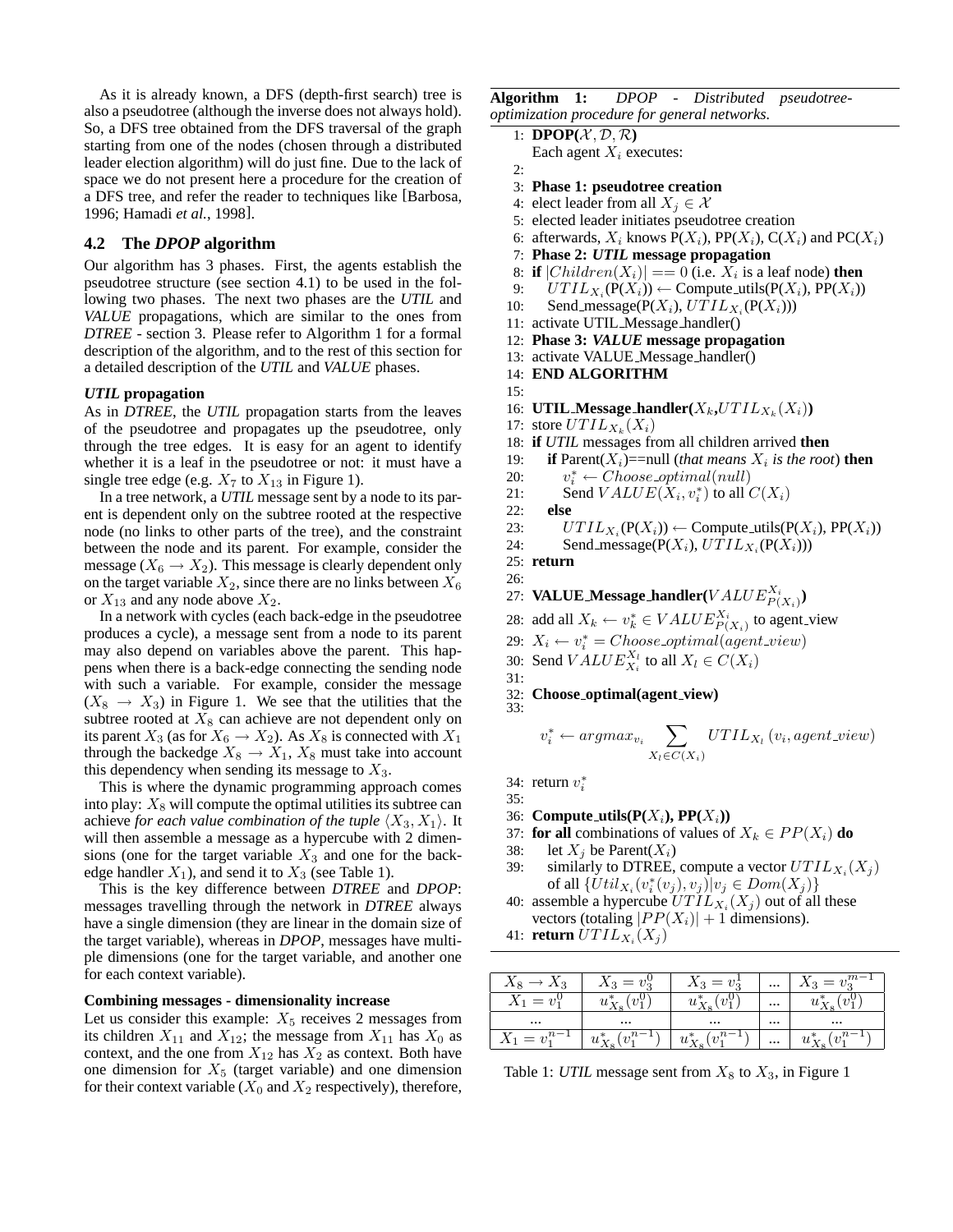their dimensionality is 2.  $X_5$  needs to send out its message to its parent  $(X_2)$ .  $X_5$  considers all possible values of  $X_2$ , and for each one of them, all combinations of values of the context variables  $(X_0$  and  $X_2$ ) and  $X_5$  are considered; the values of  $X<sub>5</sub>$  are always chosen such that the optimal utilities for each tuple  $X_0 \times X_2 \times X_2$   $>$  are achieved. Note that since  $X_2$  is both a context variable and the target variable, the message collapses to 2 dimensions, not 3.

One can think of this process as the cross product of messages  $X_{11} \rightarrow X_5$  and  $X_{12} \rightarrow X_5$  resulting in a hypercube with dimensions  $X_0$ ,  $X_2$  and  $X_5$ , followed by a projection on the  $X_5$  axis, which retains the optimal utilities for the tuples  $X_0 \times X_2$  > (optimizing w.r.t.  $X_5$  given  $X_0$  and  $X_2$ ).

#### **Collapsing messages - dimensionality decrease**

Whenever a multi-dimensional *UTIL* message reaches a target variable that occupies one dimension in the message (a back-edge handler), the target variable optimizes itself out of the context, and the outgoing message looses the respective dimension.

We can take the example of  $X_1$ , which is initially present in the context of the message  $X_8 \to X_3$ : once the message arrives at  $X_1$ , since  $X_1$  does not have any more influence on the upper parts of the tree,  $X_1$  can "optimize itself away" by simply choosing the best value for itself, for each value of its parent  $X_0$  (the normal *DTREE* process). Thus, one can see that a back edge handler  $(X_1$  in our case) appears as an extra dimension in the messages travelling from the lower end of the back edge  $(X_8)$  to itself, through the tree path associated with the back edge ( $X_8 \rightarrow X_3 \rightarrow X_1$ ).

#### *VALUE* **propagation**

The *VALUE* phase is similar to *DTREE*. Now, in addition to its parent's value, the  $VALUE_{P(X_j)}^{X_j}$  message a node  $X_j$  receives from its parent also contains the values of all the variables that were present in the context of  $X_j$ 's *UTIL* message for its parent. E.g.:  $X_0$  sends  $X_2 \text{ } VALUE_0^2(X_0 \leftarrow v_0^*)$ , then  $X_2$  sends  $X_5$   $\overline{YALUE}_2^5$  $(X_0 \leftarrow v_0^*, X_2 \leftarrow v_2^*)$ , and  $X_5$  sends  $X_{11}$   $VALU E_5^{11}(X_0 \leftarrow v_0^*, X_5 \leftarrow v_5^*).$ 

# **5 Complexity analysis**

By construction, the number of messages our algorithm produces is linear: there are  $n - 1$  *UTIL* messages - one through each tree-edge  $(n$  is the number of nodes in the problem), and m linear size *VALUE* messages - one through each edge (m) is the number of edges). The DFS construction also produces a linear number of messages (good algorithms require  $2 \times m$ messages). Thus, the complexity of this algorithm lies in the size of the *UTIL* messages.

**Theorem 1** *The largest UTIL message produced by Algorithm 1 is space-exponential in the width of the pseudotree induced by the DFS ordering used.*

PROOF. Dechter ([Dechter, 2003], chapter 4, pages 86-88) describes *the fill-up method* for obtaining the *induced width*. First, we build the *induced graph*: we take the DFS traversal of the pseudotree as an ordering of the graph and process the nodes recursively (bottom up) along this order. When a node is processed, all its parents are connected (if not already connected). The *induced width* is the maximum number of parents of any node in the induced graph.

It is shown in [Dechter, 2003] that the width of a tree (no back-edges) is 1. Actually the back-edges are the ones that influence the width: a single backedge produces an induced width of 2. From the construction of the induced tree, it is easy to see that several backedges produce increases in the width only when their tree-paths overlap on at least one edge, and their respective handlers are different; otherwise their effects on the width do not combine. Thus, the width is given by the size of the maximal set of back-edges which have overlapping tree-paths and distinct handlers.

During the *UTIL* propagation, the message size varies; the largest message is the one with the most dimensions. We have seen that a dimension  $X_i$  is added to a message when a backedge with  $X_i$  as a handler is first encountered in the propagation, and travels through the tree-path associated with the back-edge. It is then eliminated by projection when the message arrives at  $X_i$ . The maximal dimensionality is therefore given by the maximal number of overlaps of tree-paths associated with back-edges with distinct handlers.

We have thus shown that the maximal dimensionality is equal to the induced width.  $\Box$ 

Exponential size messages are not necessarily a problem in all setups (depending on the resources available and on the induced width - low width problems generate small messages!)

However, when the maximum message size is limited, one can serialize big messages by letting the back-edge handlers ask explicitly for valuations for each one of their values *sequentially*, so each message can have customizable size.

A workaround against exponential memory is possible by renouncing exactness, and propagating valuations for the best/worst value combinations (upper/lower bounds) instead of all combinations.

### **6 Comparison with other approaches**

Schiex [Schiex, 1999] notes the fact that so far, pseudotree arrangements have been mainly used for *search* procedures (essentially backtrack-based search, or branch-and-bound for optimization). As good examples, see the Distributed Depth-first Branch and Bound (DDBB), Distributed Iterative Deepening (DID), ADOPT, Synchronous Branch and Bound (SBB) and Iterative Distributed Breakout (IDB). All these procedures have a worst case complexity exponential in the depth of the pseudotree arrangement (basically because all the variables on the longest branch from root to a leaf have to be instantiated sequentially, and all their value combinations tried out). It was shown in [Bayardo and Miranker, 1995] that there are ways to obtain shallow pseudotrees (within a logarithmic factor of the induced width), but these require intricate heuristics like the ones from [Freuder and Quinn, 1985; Maheswaran *et al.*, 2004], which have not yet been adapted to a distributed setting, as also noted by the authors of the second paper.

In contrast, our approach exhibits a worst case complexity exponential in the *width of the graph* induced by the pseudotree ordering. Arnborg shows in [Arnborg, 1985] that finding a min-width ordering of a graph is NP-hard; however,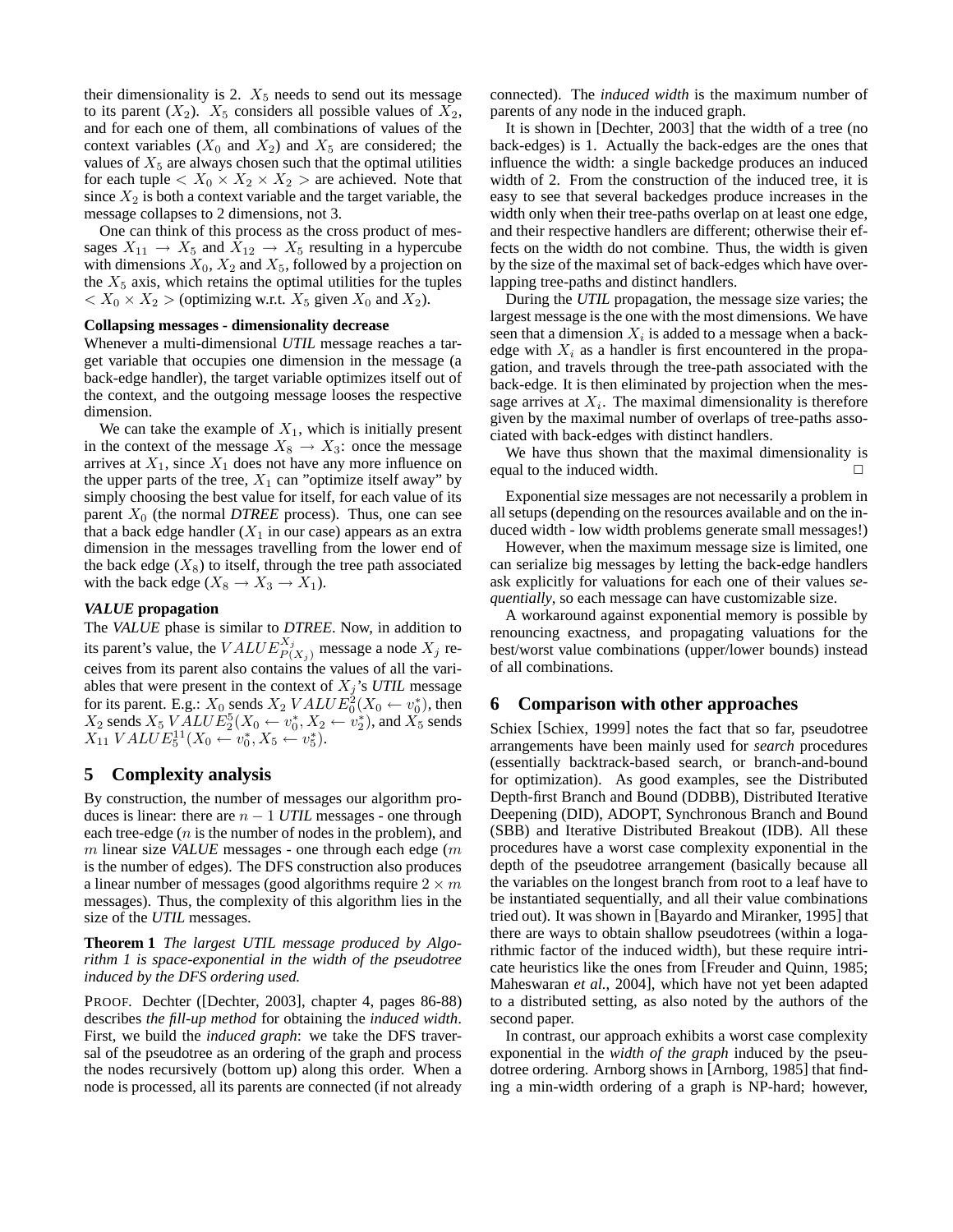the DFS traversal of the graph has the advantage that it produces a good approximation, and is easy to implement in a distributed context. This, coupled with the fact that the depth of the pseudotree is irrelevant to the complexity, means that our algorithm works well with a simple DFS ordering. To see this fundamental difference between the two approaches, consider a problem that is a ring with  $n$  nodes. A DFS ordering of such a graph would yield a pseudotree with height  $n$ , and one back edge, thus the induced width is 2. A backtracking algorithm is time exponential in  $n$ , whereas our algorithm is linear, with message size  $O(|d|^2)$ . Since the exponential complexity translates directly in the explosion of the number of messages exchanged, these backtracking-based algorithms have not yet been applied to large systems.

Furthermore, it was shown by Dechter in [Dechter and Fattah, 2001] that the induced width is always less than or at most equal with the pseudotree height; thus we can conclude theoretically that our algorithm will always do at least as well as a pseudotree backtrack-based algorithm on the same pseudotree ordering. However, it is only fair to say that our aproach can generate very big messages in the worst case, so one has to find a proper tradeoff between the number and the size of the messages transmitted through the system.

## **7 Experimental evaluation**

Usual performance metrics for distributed algorithms are the number of messages and the number of synchronous cycles required to find the optimal solution. Both are linear in our case. For the number of messages, see section 5; the number of synchronous cycles is two times the height of the pseudotree (one *UTIL* propagation, and one *VALUE* propagation). We also introduce the maximal message size as a metric.

#### **7.1 Sensor networks**

One of our experimental setups is the sensor grid testbed from [Bejar *et al.*, 2005]. Briefly, there is a set of targets in a sensor field, and the problem is to allocate 3 different sensors to each target. This is a NP-complete resource allocation problem.

In [Bejar *et al.*, 2005], random instances are solved by AWC (a complete algorithm for constraint *satisfaction*). The problems are relatively small (100 sensors and maximum 18 targets, beyond which the problems become intractable). Our initial experiments with this setup solve to optimality problems in a grid of 400 sensors, with up to 40 targets.

Another setup is the one from [Maheswaran *et al.*, 2004], where there are corridors composed of squares which indicate areas to be observed. Sensors are located at each vertex of a square; in order for a square to be "observed", all 4 sensors in its vertices need to be focused on the respective square. Depending on the topology of the grid, some sensors are shared between several squares, and they can observe only one of them at a time. The authors test 4 improved versions of ADOPT (current state of the art for MCOP) on 4 different scenarios, where the corridors have the shapes of capital letters L, Z, T and H. Their results and a comparison with *DPOP* are in Table 2. One can see the dramatic reduction of the number of messages required (in some cases orders of magnitude), even for these very small problem instances (16

| Algo/Scenario        | Test L | Test Z  | Test T  | Test H  |
|----------------------|--------|---------|---------|---------|
| MCN, No Pass         | 626.4  | 1111.64 | 1841.28 | 1898.04 |
| <b>MLSP, No Pass</b> | 597.88 | 663.32  | 477.56  | 679.36  |
| MCN, Pass            | 95.67  | 101.90  | 94.93   | 258.07  |
| MLSP, Pass           | 81.77  | 91.5    | 107.77  | 255.2   |
| <b>DPOP</b>          | 30     | 30      | 18      | 30      |

Table 2: DPOP vs 4 ADOPT versions: number of messages in sensor allocation problems.

variables). The explanation is that our algorithm always produces a linear number of messages.

Regarding the size of the messages: these problems have graphs with very low induced widths (2), basically given by the intersections between corridors. Thus, our algorithm employs linear messages in most of the parts of the problems, and only in the intersections are created 2 messages with 2 dimensions (in this case with 64 values each).

This fact gives our algorithm the ability to solve arbitrarily large instances of this particular kind of real-world problems.

## **7.2 Meeting scheduling**

We experimented with distributed meeting scheduling in an organization with a hierarchical structure (a tree with departments as nodes, and a set of agents working in each department). The CSP model is the PEAV model from [Maheswaran *et al.*, 2004]. Each agent has multiple variables: one for the start time of each meeting it participates in, with 8 timeslots as values. Mutual exclusion constraints are imposed on the variables of an agent, and equality constraints are imposed on the corresponding variables of all agents involved in the same meeting. Private, unary constraints placed by an agent on its own variables show how much it values each meeting/start time. Random meetings are generated, each with a certain utility for each agent. The objective is to find the schedule that maximizes the overall utility.

Table 3 shows how our algorithm scales up with the size of the problems. Notice that the total number of messages includes the *VALUE* messages (linear size), and that due to the fact that intra-agent subproblems are denser than the rest of the problem, high-dimensional messages are likely to be virtual, intra-agent messages (not actually transmitted over the network). To our knowledge, these are by far the largest optimization problems solved with a complete, distributed algorithm (200 agents, 101 meetings, 270 variables, 341 constraints). The largest reported previous experiment is [Maheswaran *et al.*, 2004], with 33 agents, 12 meetings, 47 variables, 123 constraints, solved using *ADOPT*.

## **8 Conclusions and future work**

We presented in this paper a new complete method for distributed constraint optimization. This method is a utilitypropagation method that extends tree propagation algorithms like the sum-product algorithm or *DTREE* to work on arbitrary topologies using a pseudotree structure. It requires a *linear number of messages*, the largest one being exponential in the induced width along the particular pseudotree cho-